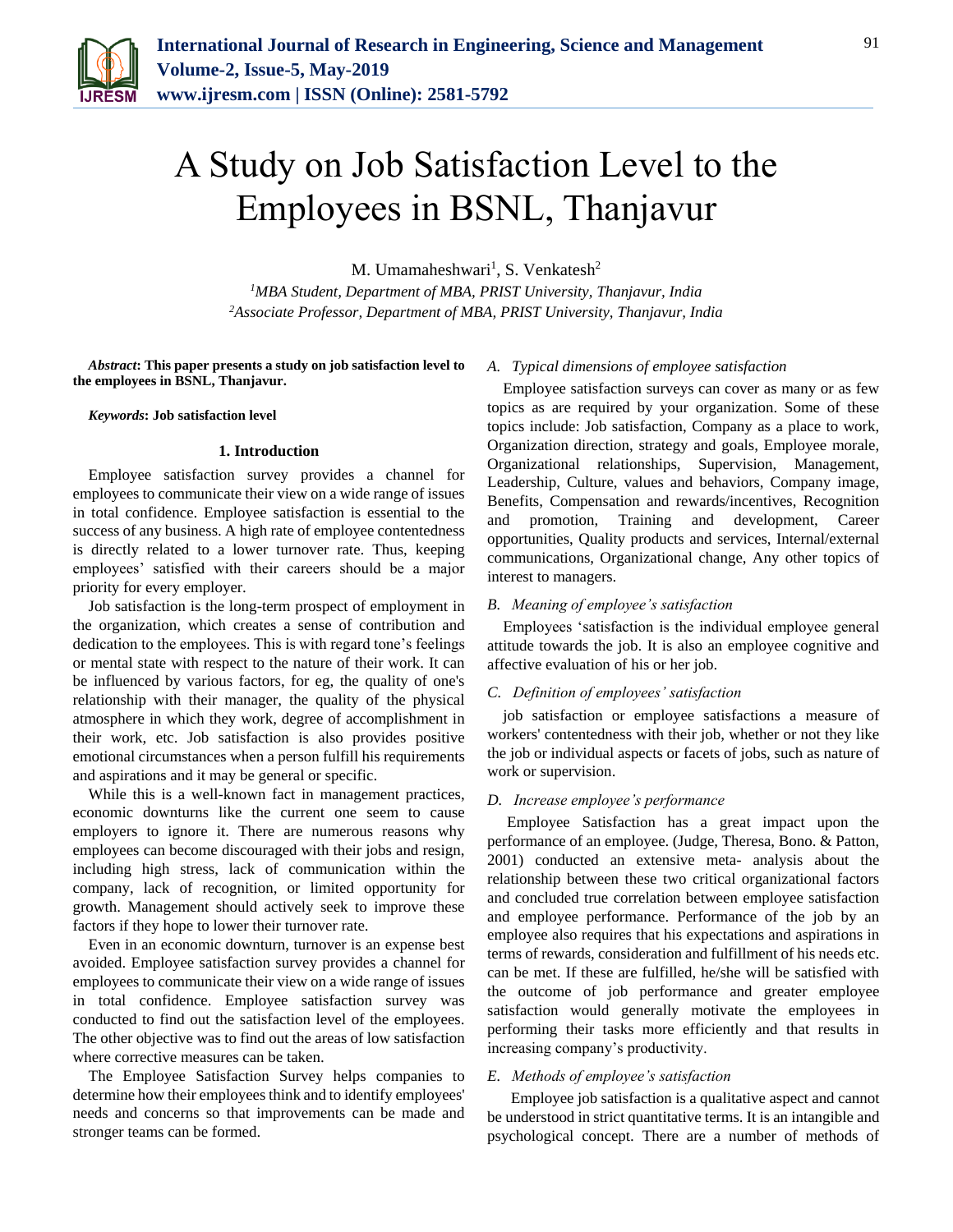

measuring employee satisfaction. The commonly applied techniques to measure employee satisfaction have been discussed below.

#### **2. Review of literature**

1.Saba Salem et al., (2013) in their study on determinants of job satisfaction examine its impact on employees of the banking industry has found that all the variables such as organizational policy and strategy, nature of work, communication, job stress, employee personality and recruitment and selection procedures have significant association with employee's job satisfaction.

2.Muhammad Zeeshan Shaukat et. al. (2012) found that provision of support at work and higher leader-member exchange relations positively predicts employees job satisfaction. It shows that when organization provides support to its employees or when supervisor is supportive and employees have good exchange relation with their supervisor, they reciprocate it with good relations and increase job satisfaction.

3.Jahirul Hoque et al., (2012) concludes that the determinants of job satisfaction such as job status, salary fringe benefits, job security, promotional opportunities, working environment, job autonomy, recognition for good work, coworkers, and supervising have been assigned by both the level of executives, junior and top level as the major determinants of their respective job satisfaction. It is also revealed that each of their determinants has significant positive relation with the overall job satisfaction of the executives. Therefore, increase in values/standard of each of these determinants would definitely increase the level of job satisfaction of the selected executives.

4. Lai (2011) found that an efficient compensation system result in organizational growth and expansion and exhibit a positive relationship between employee satisfaction and jobbased salary, skill- based pay and performance-based pay. The study concludes that the intrinsic factors of motivation, including recognition, work, career opportunities, professional growth, responsibility, good feeling about the organization that has a significant correlation with job satisfaction, while hygiene factors have no significant relationship with job satisfaction of employees satisfaction.

5.Mallik (2011) in their study they found that the faculty member is generally satisfied with their job, however male faculty members were less satisfied than female faculty member.

6. Azash (2011) have tested the hypothesis of Herzberg's two-factor theory. The results found that job satisfaction is caused by both motivation and hygiene factor. The important motivational factors perceived by public sector employees are achievement, advancement, interpersonal relations, working conditions, policy, personal life, the perceived important motivational factors by private sector bank employees are achievement, interpersonal relation, supervision, policy.

7. Khalid et al., (2010) observed that there is a positive relationship between autonomy, leadership behavior and

teamwork environment influence more than autonomy on employees job satisfaction. The results also depict a significant difference of level of job satisfaction between male and female employees.

8. Ahmed et al., (2010) conclude that the salary, promotion and training positively and significantly influence the job satisfaction.

9. Orisatoki and Oguntibeju (2010) in their study they found that there was no significant difference in satisfaction between genders or between age groups. There was positive correlation between job satisfaction with understanding the goals and objectives of the management and sense of belonging. The was no significant correlation of job satisfaction with other factor such as knowledge about work place, work stress, relationship with colleagues, but negative correlation of job satisfaction with salary.

10. Ali and Ahmed (2009) concludes that due to the changes in reward or recognition program, there will be a corresponding change in work motivation and satisfaction, this means that if there is a greater focus on remuneration and recognition, can have a positive impact as a result of motivation and thus lead to higher levels of job performance.

#### **3. Research methodology**

#### *A. Meaning of research*

Research methodology is the specific procedures or techniques used to identify, select, process, and analyze information about a topic. In a research paper, the methodology section allows the reader to critically evaluate a study's overall validity and reliability.

## *B. Research methodology*

It is a systematic and scientific process of conducting research. It gives the researcher a framework within which the research has to be carried out.

## *C. Objective of the study*

- To know the demographic profile of the employees in the study unit.
- To study the job satisfaction level of employees according to selected individual factors.
- To offer suggestions and recommendations to improve job satisfaction in the study Unit.

#### *D. Research design*

Research design adopted for this research is "Descriptive Research ". It includes surveys and fact-finding enquiries of different kinds. The major purpose of descriptive research is description of the state of affairs as it exists at present.

- Type of Research
- Title of research
- Area of research
- Period of research
- Sampling techniques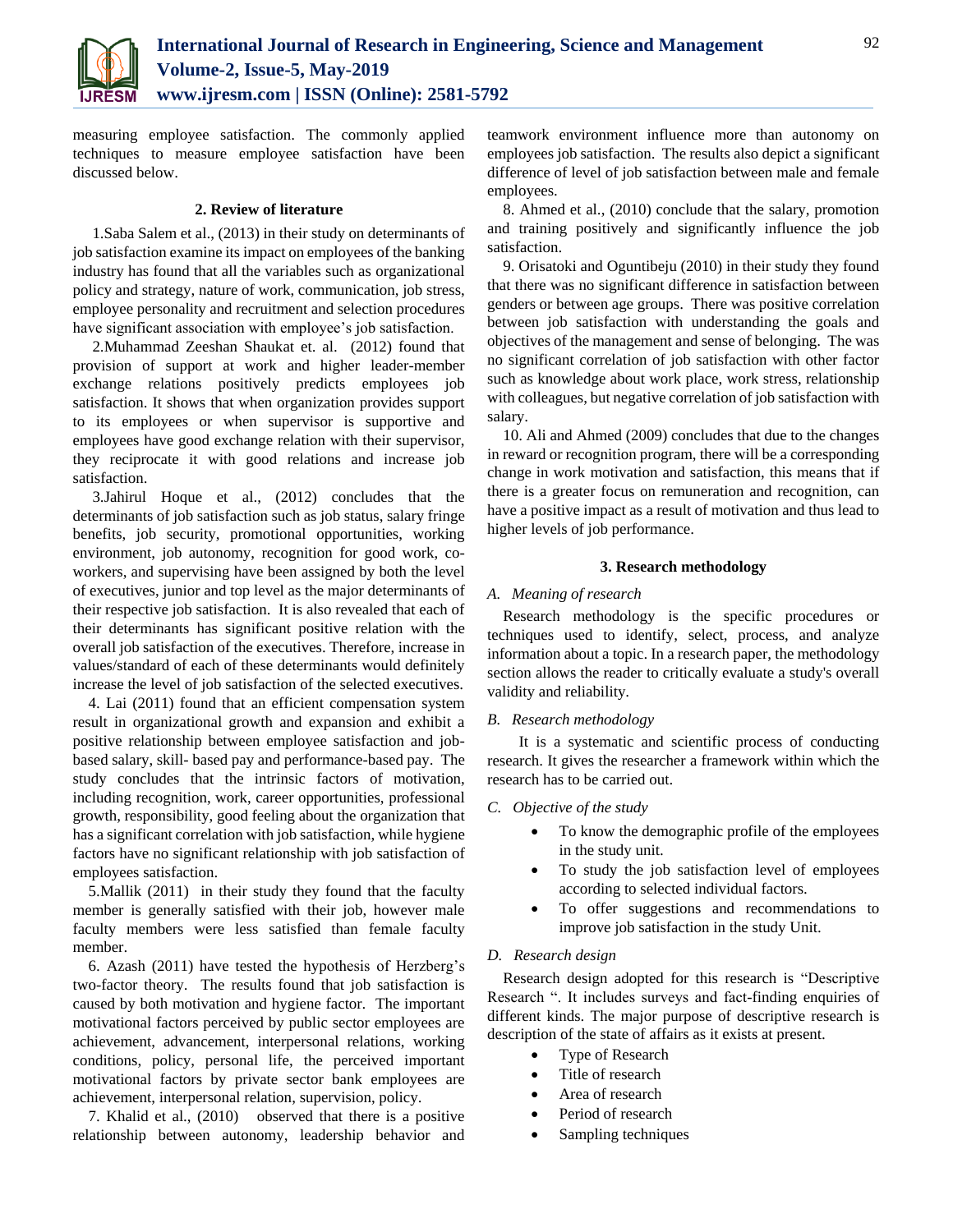

- Data collection methods
- Tools used for analysis
- Problem Statement
- Limitations on the study

# *E. Type of research*

The research is descriptive in nature. It includes surveys and fact finding enquiries of different kinds. The major purpose of descriptive research is description of the state of affairs as it exists at present.

## *F. Title of the research*

A study on job satisfaction level to the Employees in BSNL, Thanjavur.

# *G. Area of research*

The study is conducted in Thanjavur.

# *H. Period of research*

The study is conducted from Dec 2018 to Apr 2019. The total Duration of the study is 5 months.

# *I. Sampling techniques*

The sample size for the study was selected on the basis of simple random sampling method. 100 employees are randomly selected as sample.

# *J. Data collection methods*

The Data required for the study are collected from both primary & secondary sources. Primary data's are collected through structured questionnaire and secondary data's are collected from websites, textbooks, journals, articles etc.

# *K. Questionnaire design*

Questionnaire used for data collection is designed based on the fulfillment of the objectives of the study. The Questionnaire contains demographic of the respondents, various attributes & factors related to job satisfaction level to the Employees used in the Questionnaire, some close ended& dichotomous questions were used.

# *L. Tools used for analysis*

The following statistical tools are used for data analysis a) Percentage b) Chi-Square Analysis d) Anova d) Correlation

## *M. Scope of the study*

 The study is helpful to the organization for identifying the area of dissatisfaction of the employees.

- In the survey an attempt has been made to analyze the job satisfaction of employees of BSNL.
- Study tries to understand the level of satisfaction among the employees of BSNL. it further explains the area on which employees are mostly dissatisfied.

# *N. Statement of the Problem*

An unhappy employee, however, can cause severe damage to the organizational effectiveness. Performance management system should be based on ideological underpinnings and a holistic context by strengthening the linkages among the key components such as performance planning, performance execution, performance appraisal, recognition and reward, and performance improvement on a continuous basis. The study on job satisfaction helps to know their preference and problem of the employees. Mainly six factors influenced on the job satisfaction they include payment package, career development, interpersonal relations, inspiration, work circumstances, training and development. When these factors were high Job satisfaction was high in all organizations. When these factors were low, Job satisfaction is also low. In the present research, an attempt has been made by the researcher to analyze the job satisfaction of the employees working in the BSNL.

# *O. Limitations on the study*

- Data collected may have biased response.
- The researchers had difficulty in explaining the research problem to the respondents. Hence the level of understanding of research problem and concept by the respondents may affect the study result.
- The research results (findings and suggestions) are applicable only to the selected region.

## **4. Chi-Square test**

## *Hypothesis*

*Null hypothesis:* There is no significant relationship between. Working environment and working hours.

Calculated value  $\gamma$ 2 = 31.9428

Degree of freedom =  $(R-1)$   $(C-1)$  =  $(4-1)$   $(5-1)$  = 12

The table value of  $\chi$ 2 for 12 degree of freedom at 5 per cent level of significance is 21.026

*Conclusion:* Calculated value of chi square is more than the table value, so the null hypothesis is rejected. Hence it is concluded that there is a significant relationship between. Working environment and working hours.

| Table 1                                                                         |
|---------------------------------------------------------------------------------|
| Relationship between working environment and working hours at your organization |

| relationship occured working environment and working notifical at your organization |                                    |       |         |          |                          |     |
|-------------------------------------------------------------------------------------|------------------------------------|-------|---------|----------|--------------------------|-----|
| <b>Working Environment</b>                                                          | Working hours at your organization |       |         | Total    |                          |     |
|                                                                                     | <b>Strongly Agree</b>              | Agree | Neutral | Disagree | <b>Strongly Disagree</b> |     |
| Excellent                                                                           |                                    |       |         |          |                          | 32  |
| Good                                                                                | Ю                                  | 42    |         |          |                          | 52  |
| Satisfactory                                                                        |                                    | 14    |         |          |                          | 14  |
| Not Satisfactory                                                                    |                                    |       |         |          |                          |     |
| Total                                                                               | າາ                                 |       |         |          |                          | 100 |

93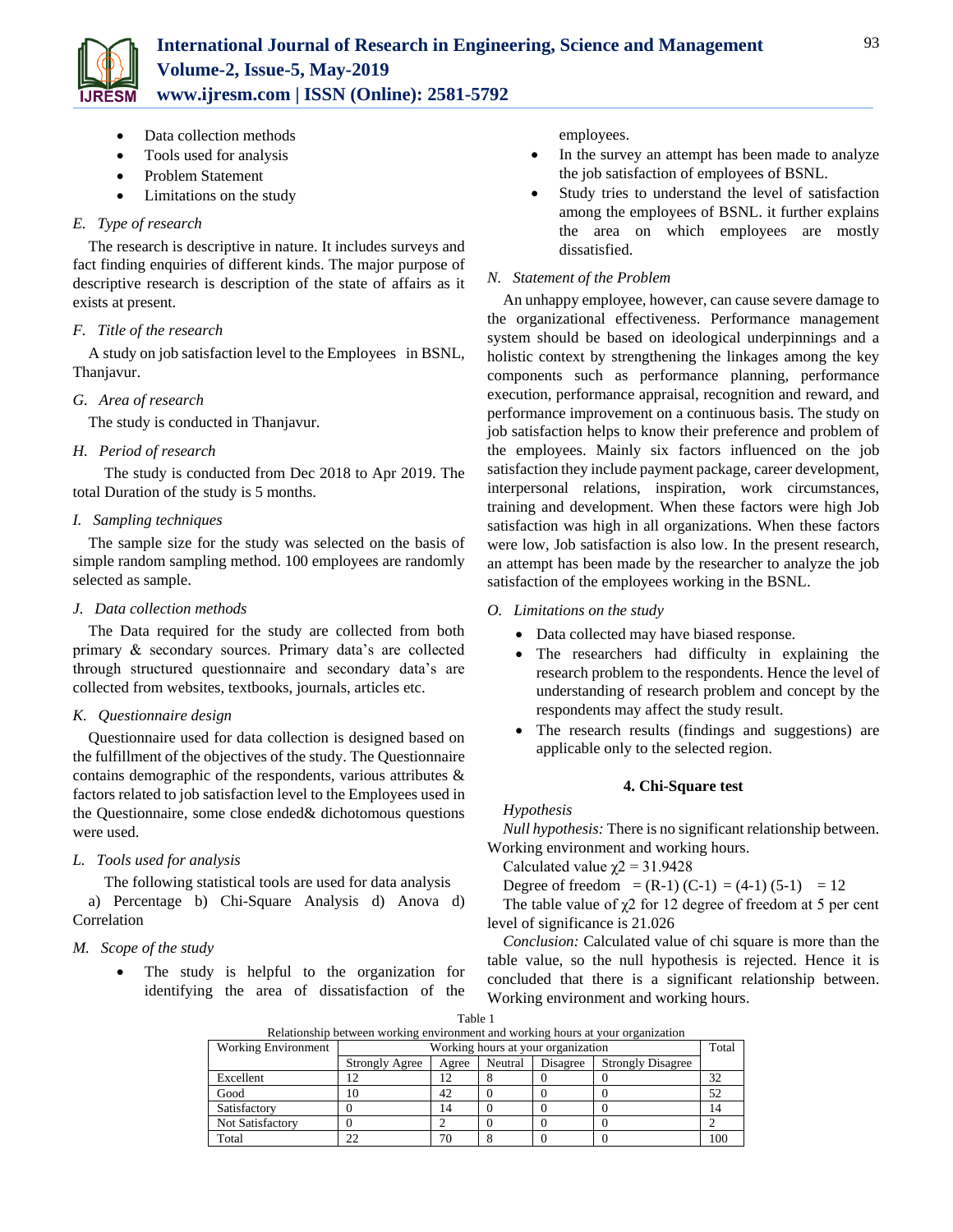

Table 2

| Observed frequency and Expected frequency |                           |                           |              |           |                |  |
|-------------------------------------------|---------------------------|---------------------------|--------------|-----------|----------------|--|
| Group                                     | <b>Observed Frequency</b> | <b>Expected Frequency</b> | $O-E$        | $(O-E)^2$ | $(O-E)^2/E$    |  |
| Aa                                        | 12                        | 7.04                      | 4.96         | 24.6016   | 3.4945         |  |
| Ab                                        | 12                        | 22.4                      | $-10.4$      | 108.16    | 4.8285         |  |
| Ac                                        | 8                         | 2.56                      | 5.44         | 29.5936   | 11.56          |  |
| Ad                                        | $\Omega$                  | $\overline{0}$            | $\Omega$     | $\theta$  | $\overline{0}$ |  |
| Ae                                        | $\Omega$                  | $\Omega$                  | $\Omega$     | $\theta$  | $\theta$       |  |
| Ba                                        | 10                        | 11.44                     | 1.44         | 2.0736    | 0.1812         |  |
| Bb                                        | 42                        | 36.4                      | 5.6          | 31.36     | 0.8615         |  |
| Bc                                        | $\theta$                  | 4.16                      | $-4.16$      | 17.3056   | 4.16           |  |
| <b>Bd</b>                                 | $\theta$                  | $\overline{0}$            | $\mathbf{0}$ | $\theta$  | $\overline{0}$ |  |
| Be                                        | $\theta$                  | $\Omega$                  | $\Omega$     | $\Omega$  | $\Omega$       |  |
| Ca                                        | $\theta$                  | 3.08                      | $-3.08$      | 9.4864    | 3.08           |  |
| Cb                                        | 14                        | 9.8                       | 4.2          | 17.64     | 1.8            |  |
| Cc                                        | $\Omega$                  | 1.12                      | $-1.12$      | 1.2544    | 1.12           |  |
| Cd                                        | $\theta$                  | $\Omega$                  | $\Omega$     | $\Omega$  | $\overline{0}$ |  |
| Ce                                        | $\Omega$                  | $\Omega$                  | $\Omega$     | $\theta$  | $\Omega$       |  |
| Da                                        | $\theta$                  | 0.44                      | $-0.44$      | 0.1936    | 0.44           |  |
| Db                                        | $\overline{2}$            | 1.4                       | 0.6          | 0.36      | 0.2571         |  |
| Dc                                        | $\overline{0}$            | 0.16                      | $-0.16$      | 0.0256    | 0.16           |  |
| Dd                                        | $\theta$                  | $\Omega$                  | $\Omega$     | $\theta$  | $\theta$       |  |
| De                                        | $\mathbf{0}$              | $\overline{0}$            | $\mathbf{0}$ | $\theta$  | $\theta$       |  |
|                                           |                           |                           |              | $\chi$ 2  | 31.9428        |  |

| Table 3 |  |
|---------|--|
| ANOV A  |  |

| AINU V A                   |     |                              |     |  |  |
|----------------------------|-----|------------------------------|-----|--|--|
| Gender wise classification |     | Really enjoy your break time |     |  |  |
| Male                       | 58  | Yes                          | 76  |  |  |
| Female                     |     | No                           | 24  |  |  |
| Total                      | 100 | Total                        | 100 |  |  |

## *Hypothesis*

*Null hypothesis:* There is no significant relationship between gender wise classifications and really enjoy your break time.

*Conclusion:* Calculated value is 0.659, so I concluded it gender wise classification and really enjoy your break time.

# **5. Findings**

The study is conducted to know the study on role of motivation and improving the performance of employees in BSNL a detailed survey is conducted among 100 employees and following are the findings from the study

|          |       | Table 3 |                      |          |
|----------|-------|---------|----------------------|----------|
|          |       |         | Anova: Single Factor |          |
|          |       | Summary |                      |          |
| Groups   | Count | Sum     | Average              | Variance |
| Column 1 | 100   | 141     | 1 424242.            | 0.246753 |
| Column 2 |       | 123     | 1.242424             | 0.185529 |

| <b>ANOVA</b>          |          |     |          |          |          |          |
|-----------------------|----------|-----|----------|----------|----------|----------|
| Source of Variation   | SS       | Df  | MS       |          | P-value  | F crit   |
| <b>Between Groups</b> | .636364  |     | 1.636364 | 7.570815 | 0.006488 | 3.889341 |
| Within Groups         | 42.36364 | 196 | 0.216141 |          |          |          |
| Total                 | 44       | 197 |          |          |          |          |

*Conclusion:* Calculated F value is 7.570815 and F critical value is 3.889341 so calculated values is less than a table value, so the null hypothesis is accepted. Hence it is concluded that there is no significant relationship between gender wise classification and really enjoy your break time.

| Table 4                    |    |                              |     |  |  |  |  |
|----------------------------|----|------------------------------|-----|--|--|--|--|
| Correlation                |    |                              |     |  |  |  |  |
| Gender wise classification |    | Really enjoy your break time |     |  |  |  |  |
| Male                       | 58 | Yes                          | 76  |  |  |  |  |
| Female                     |    | no                           |     |  |  |  |  |
| Total                      | 00 | Total                        | 100 |  |  |  |  |

|                     | Column <sub>1</sub> | Column <sub>2</sub> |
|---------------------|---------------------|---------------------|
| Column <sub>1</sub> |                     |                     |
| Column <sub>2</sub> | 0.659004            |                     |

Respondent's perception about job satisfaction of employees.

Majority of the respondents (80%) having more than 5 years of working experience in BSNL.

- Majority of the respondents (52%) working environment good.
- Majority of the respondents (50%) smooth relationship with your employers and coworker high.
- Majority of the respondents (50%) bonus and incentive given need improvement.
- Majority of the respondents (56%) satisfied with the overall compensation package satisfied
- Majority of the respondents (76%) relax time really enjoy your for case yes /no.
- Majority of the respondents(64%) manager supervisor